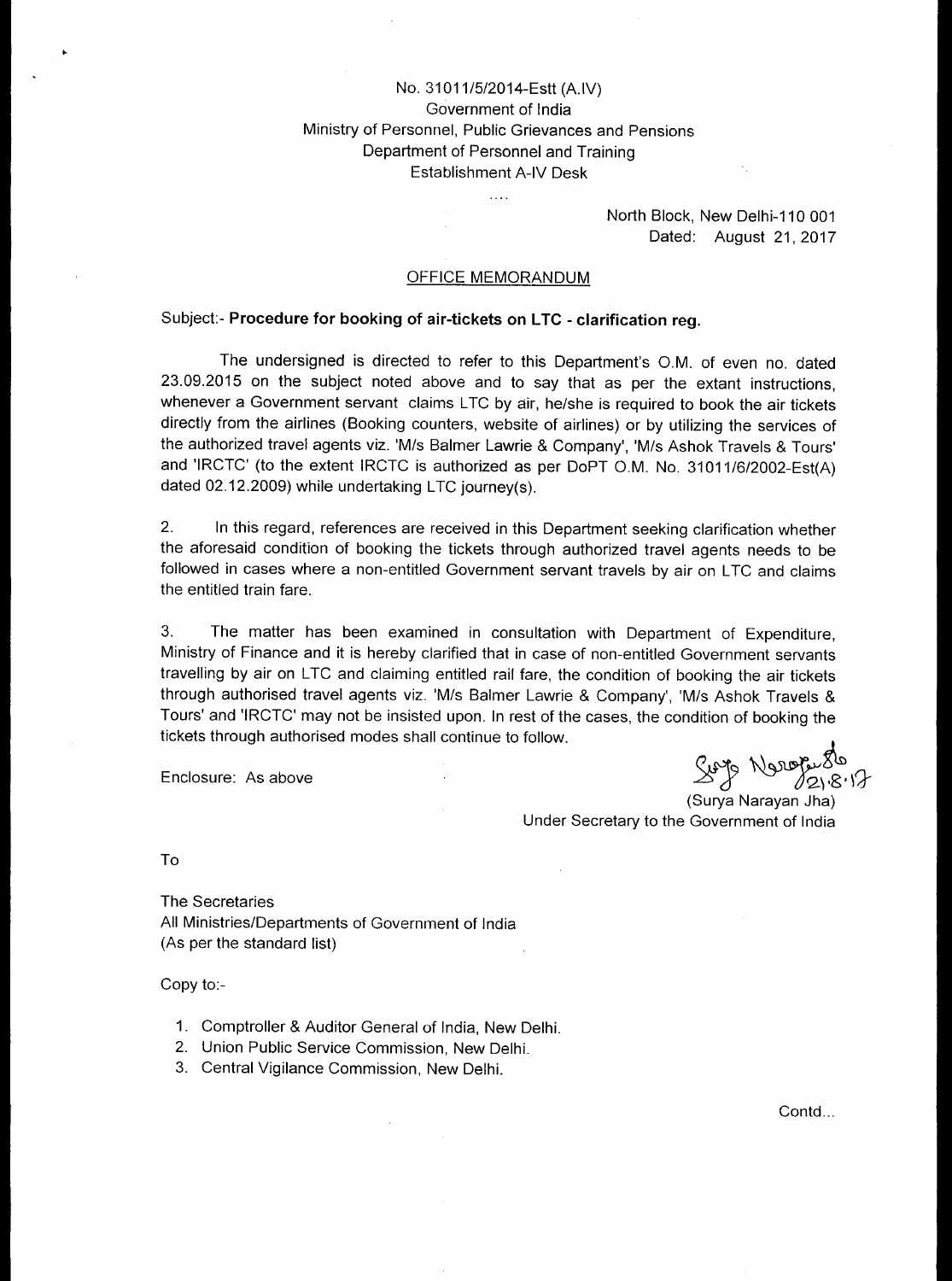From pre-page:

- 4. Central Bureau of Investigations, New Delhi.
- 5. Parliament Library, New Delhi.
- 6. All Union Territory Administrations.
- 7. Lok Sabha/Rajya Sabha Secretariat.
- 8. All attached and Subordinate Offices of Ministry of Personnel, P.G. & Pensions.
- ,(97 NIC, DoP&T with the request to upload this OM on Department's website
- (Notifications << OMs/Orders << Establishment << LTC Rules).
- 10. Hindi section for Hindi version.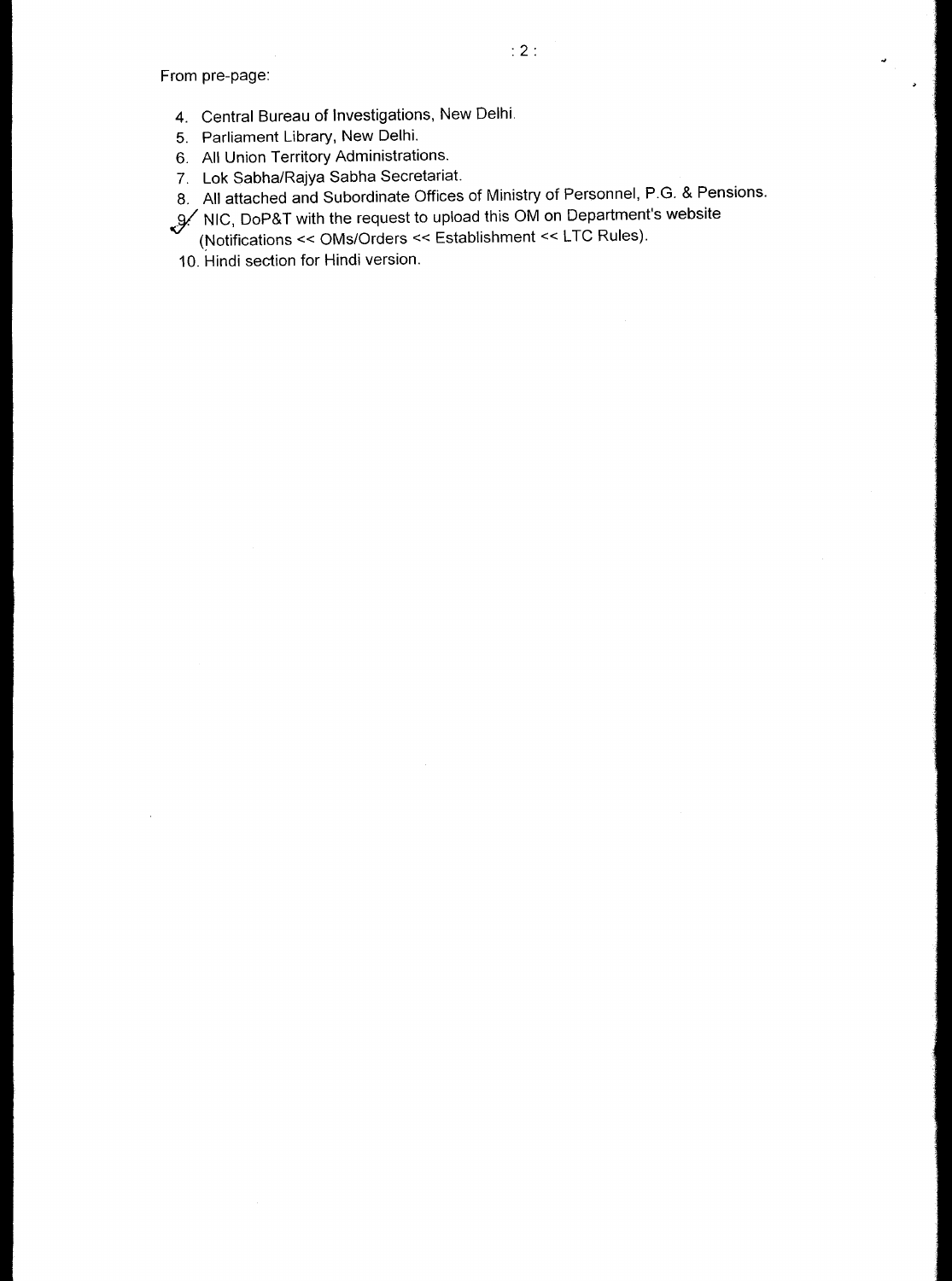## No. 31011/5/2014-Estt (A.IV) Government of India Ministry of Personnel, Public Grievances and Pensions Department of Personnel and Training Establishment A-IV Desk

 $\ldots$ 

North Block, New Delhi-110 001 Dated: September 23, 2015

# **OFFICE MEMQRANDUM**

Subject:- **Procedure for booking of air-tickets on LTC- Clarification reg.** 

The undersigned is directed to refer to this Department's O.M. No. 31011/4/2014-Estt.(A-IV) dated 19<sup>th</sup> June, 2014 which lays down that the Government employees are required to book the air tickets directly from the airlines (Booking counters, website of airlines) or by utilizing the service of Authorized Travel Agents viz. 'M/s Balmer Lawrie & Company', 'M/s Ashok Travels & Tours' and 'IRCTC' (to the extent IRCTC is authorized as per DoPT O.M. No. 31011 /6/2002-Estt.(A) dated 02.12.2009) while undertaking LTC journey(s). Vide DoPT's O.M. 31011/5/2014-Estt.(A-IV) dated 24,09.2014, the web-portal of these authorized travel agents will also be treated as an acceptable mode for purchase of• air tickets on LTC subject to the conditions stated vide Department of Expenditure's O.M. No. 19024/1/2012-E-IV dated 5<sup>th</sup> September. 2014.

2. It has been observed that various Ministries/Departments continue to send references to DoPT seeking relaxation regarding the booking of air tickets for the purpose of LTC from the travel agents not authorised by the aforesaid O.M.. In most of the cases, the common reason stated by the LTC beneficiaries is that they were not aware of the guidelines and inadvertently booked the tickets from other travel agents.

3. All the Ministries/ Departments are advised to ensure a wide circulation of the guidelines as stated in para 1 of this O.M.. This point may also be emphasized by the Administration whenever any advance is sought or intention to avail LTC is conveyed by the Government servant.

(M.P. Rama Rao) Under Secretary to the Government of India

To

The Secretaries All Ministries / Departments of Government of India. (As per the standard list)